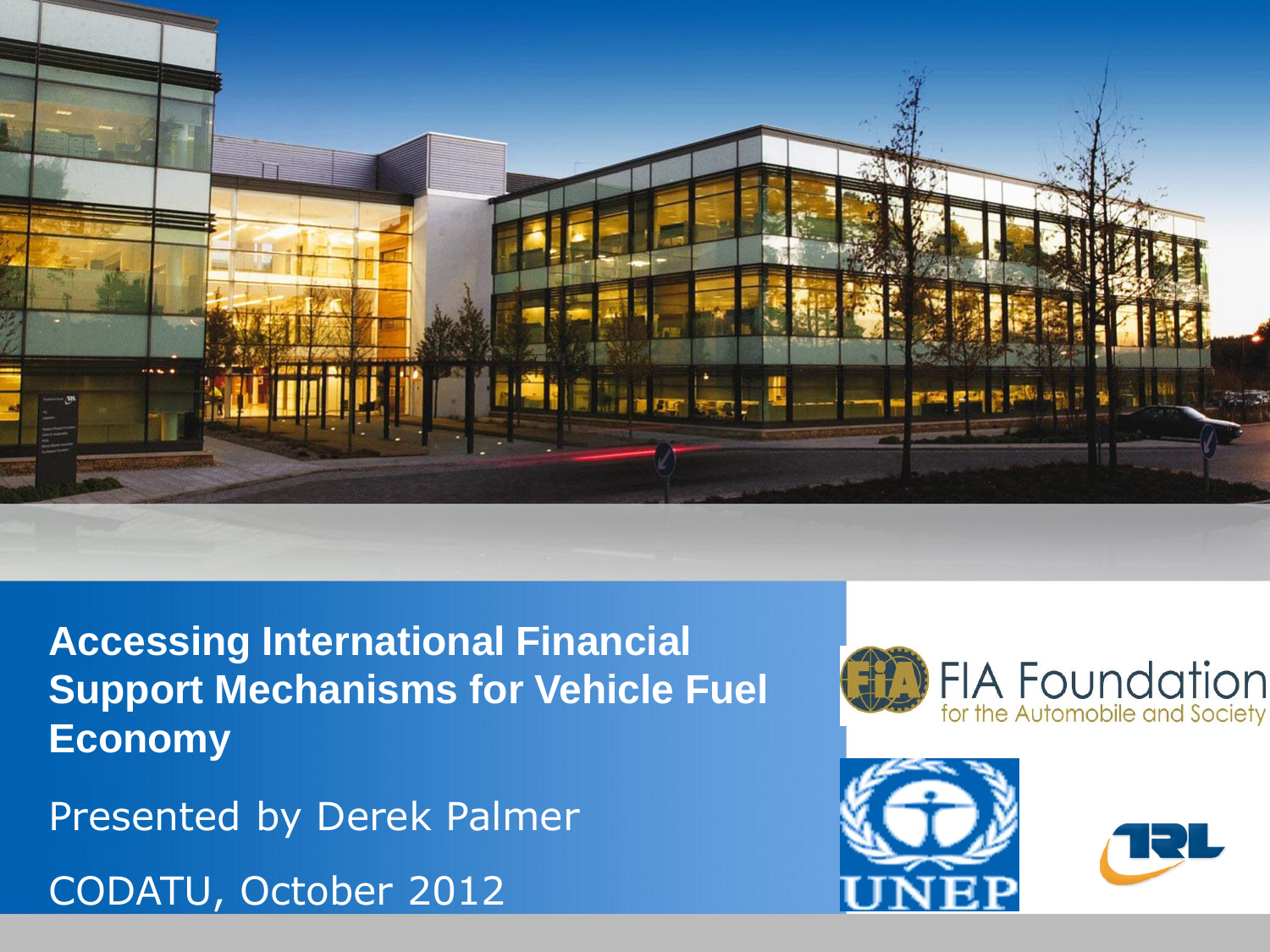



|              | Introduction                                                   |
|--------------|----------------------------------------------------------------|
| $\mathbf{2}$ | The benefits of fuel economy                                   |
| 3            | Vehicle fuel economy measures                                  |
| 4            | International support                                          |
| 5            | Ways to increase the likelihood of obtaining financial support |
| 6            | Conclusions                                                    |

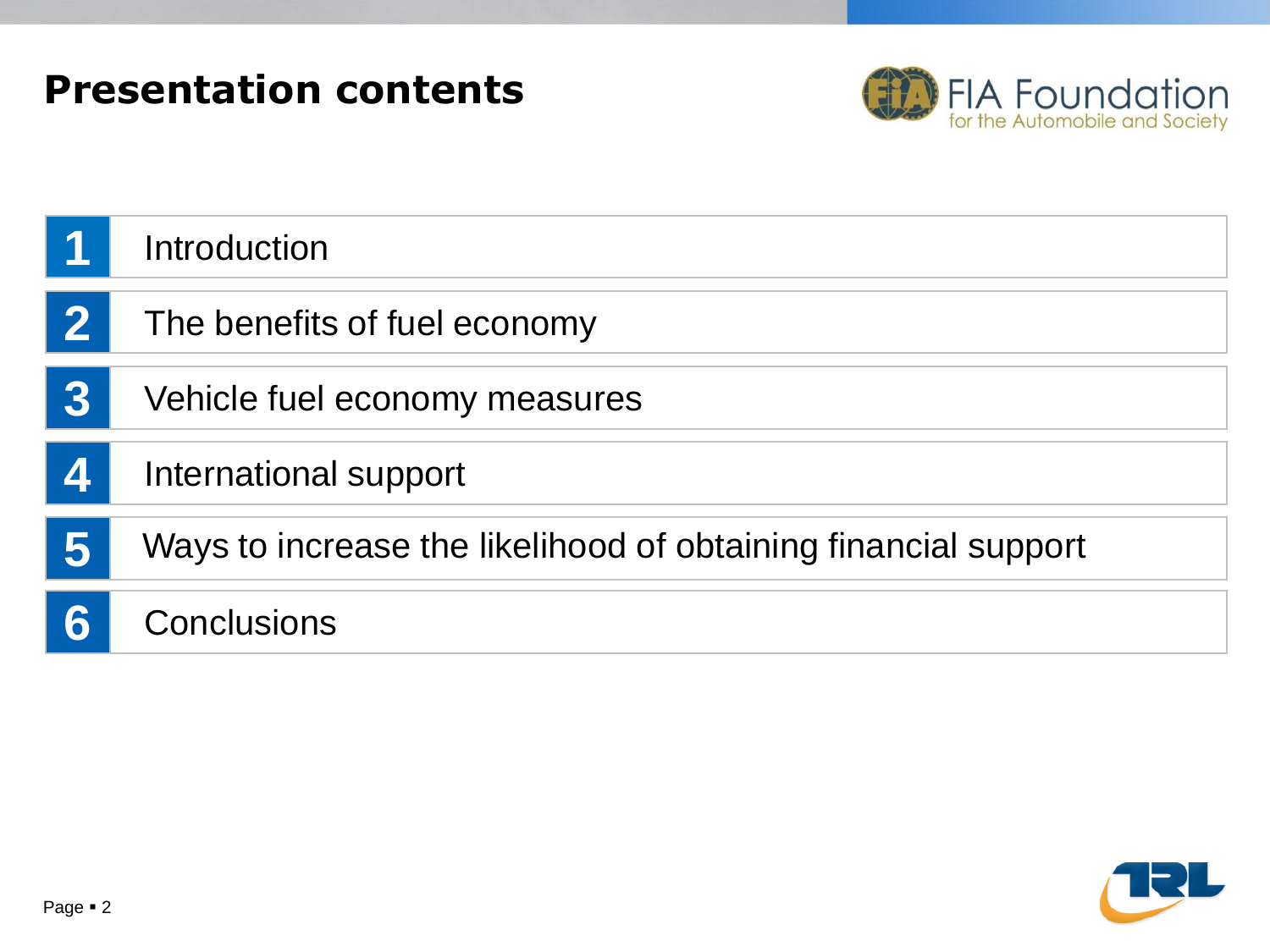#### **Presentation contents**



|   | Introduction                                                   |
|---|----------------------------------------------------------------|
|   | The benefits of fuel economy                                   |
| 3 | Vehicle fuel economy measures                                  |
| 4 | International support                                          |
|   | Ways to increase the likelihood of obtaining financial support |
|   | Conclusions                                                    |

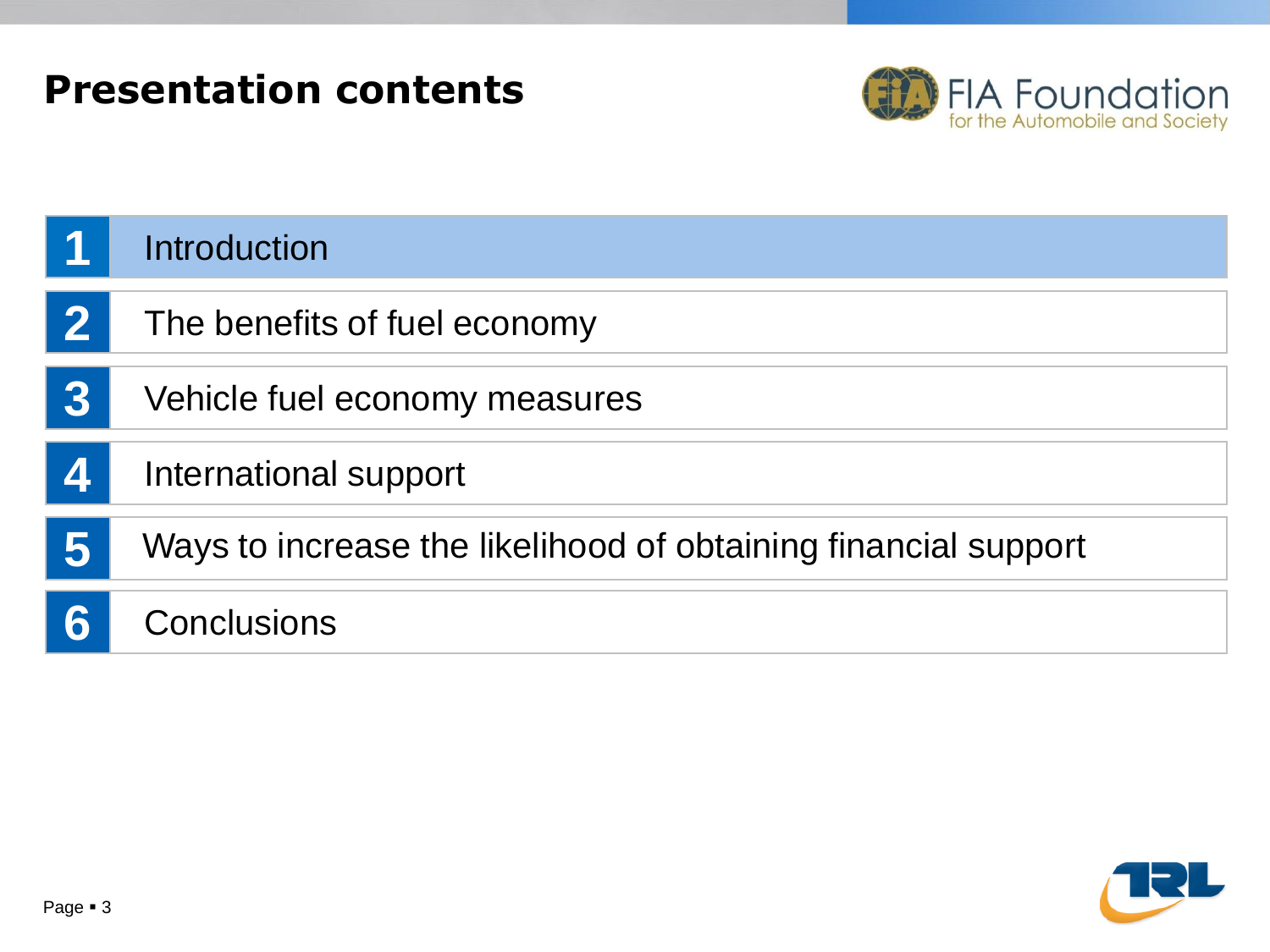#### **Background**

- **Energy use in land transport will increase by nearly 50% by** 2030 and 80% by 2050 (from 2010 levels), and use could increase by up to 130% by 2050
- Transport energy use doubled between 1971 and 2006, and nearly all recent growth in oil use has been in transport
- Around 95% of energy used in transport derives from oil
- **Transport could account for 97% of the world's primary oil use** over the period 2007 to 2030
- Global vehicle fleet is predicted to triple by 2050 with over 80% of the growth occurring in the developing world

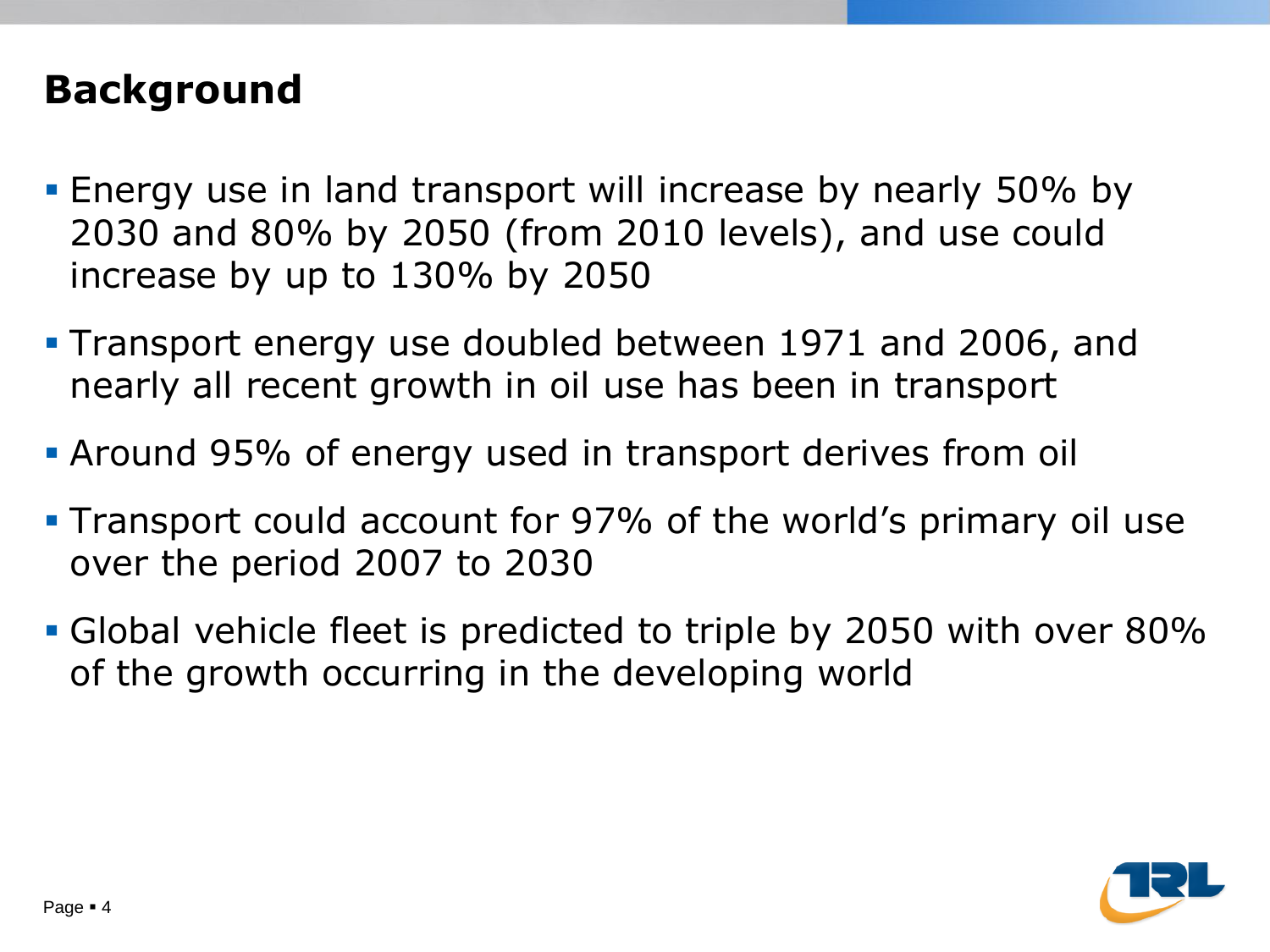#### **Need for vehicle fuel economy**

- Challenging for developing countries to obtain finance to support fuel economy
- **FIA Foundation commissioned the development of an** introductory guide to inform national governments about some of the sources of international funding that are available and could be used to support vehicle fuel economy
- The guidance document was supported by UNEP (the United Nations Environment Programme)

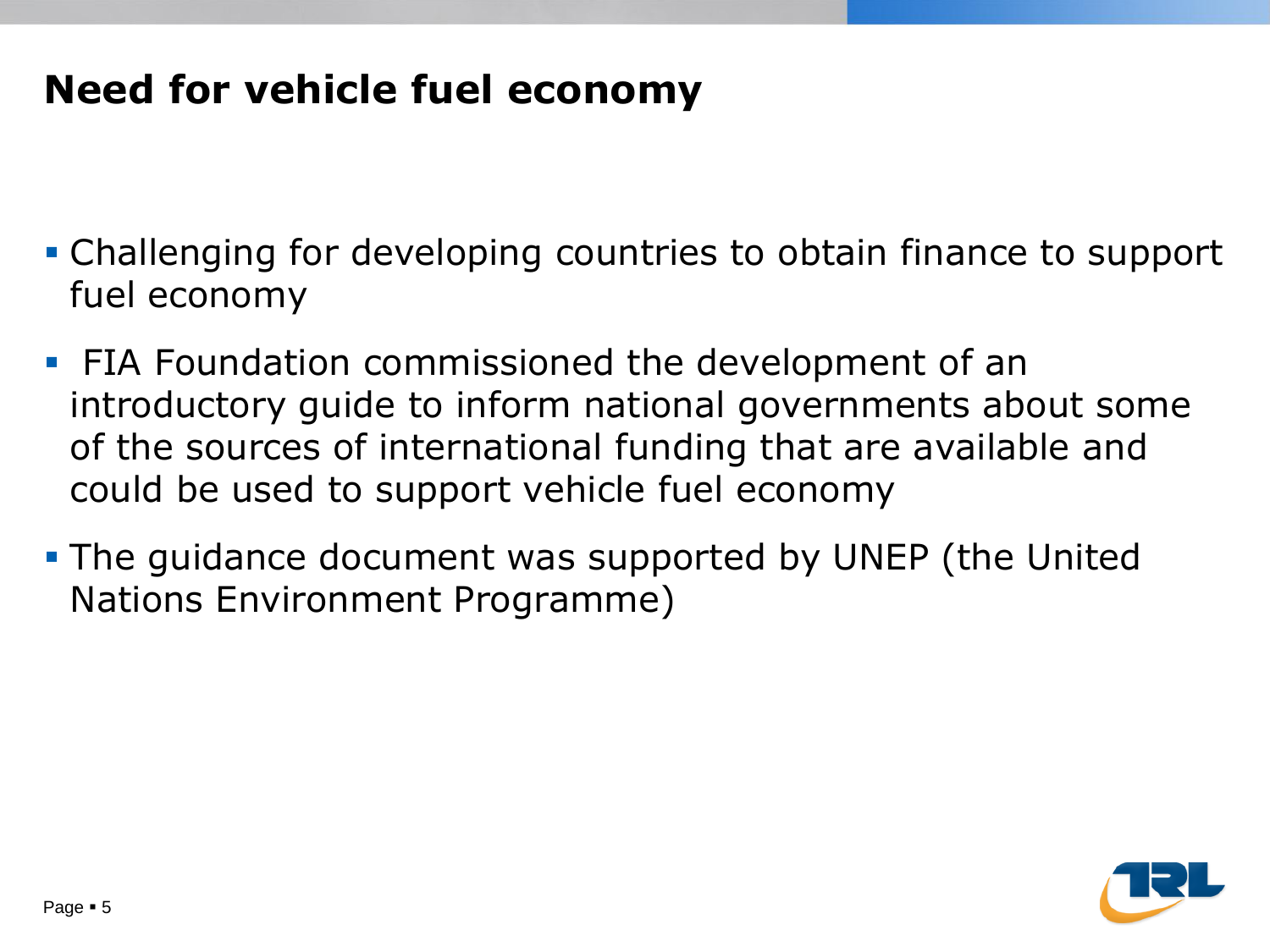## **The FIA Foundation/UNEP guide**



- **Introductory guide was not intended to be comprehensive**
- It provides a practical 'reference of first resort' for those engaged in identifying funding to promote vehicle fuel economy
- It aims to increase awareness of the support that is available and the range of institutions that can provide finance
- **Link to the guide:**
- http://www.globalfueleconomy.org/Documents/Publications/wp6\_ financial\_support\_for\_fuel\_economy.pdf



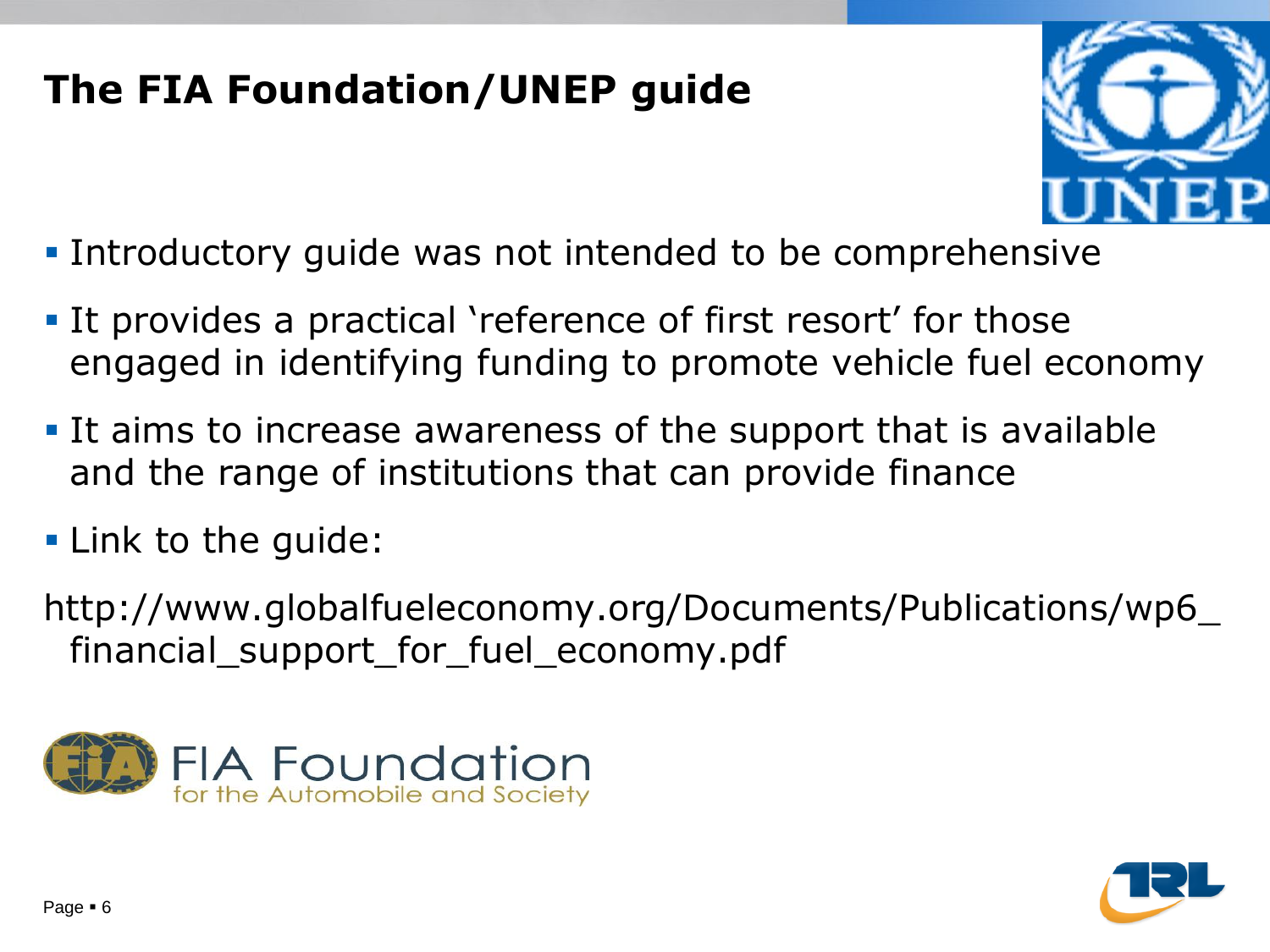



|                  | Introduction                                                   |
|------------------|----------------------------------------------------------------|
| $\mathbf{2}$     | The benefits of fuel economy                                   |
| 3                | Vehicle fuel economy measures                                  |
| $\blacktriangle$ | International support                                          |
| 5                | Ways to increase the likelihood of obtaining financial support |
| 6                | Conclusions                                                    |

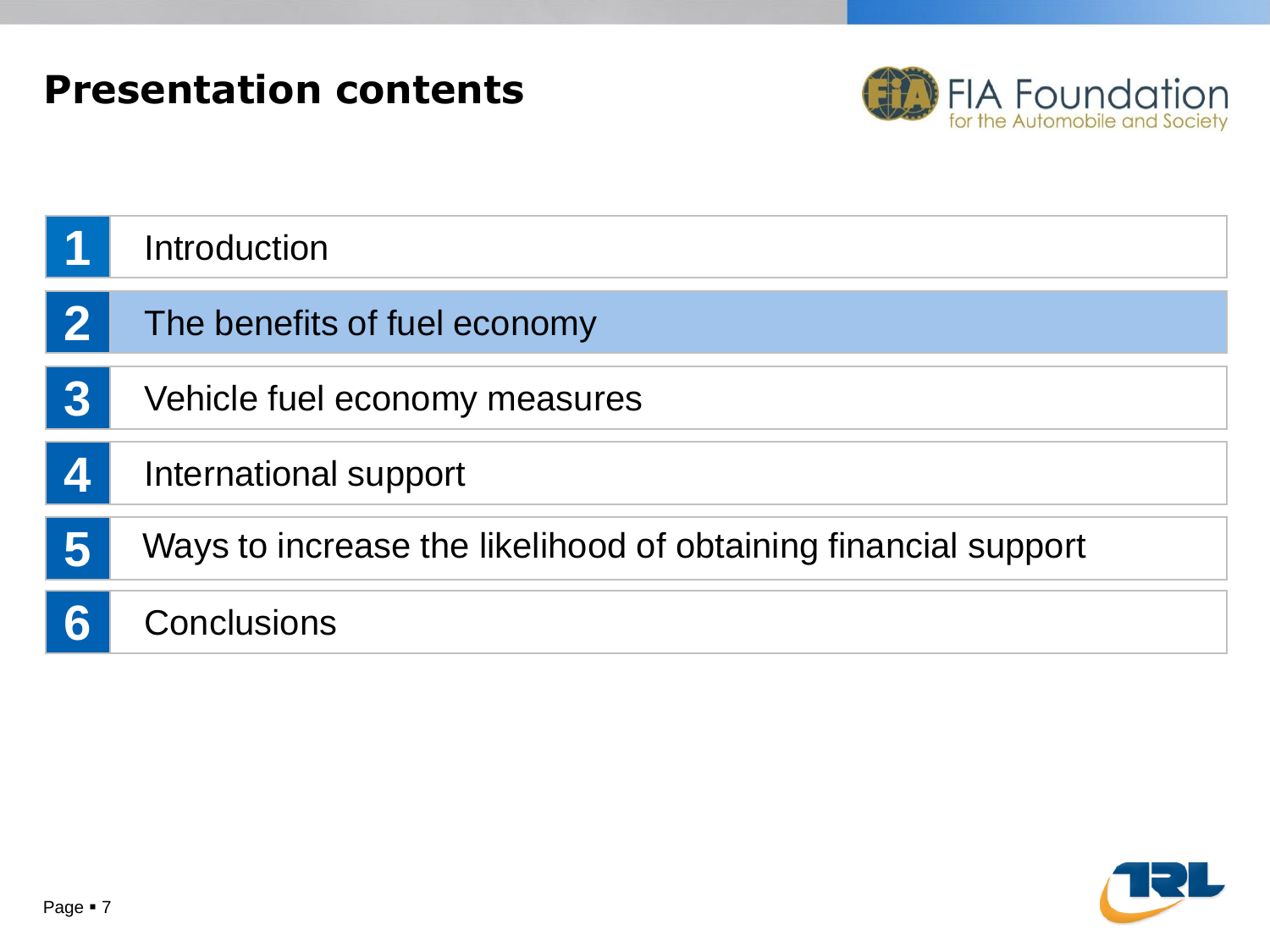## **The benefits of fuel economy**

- Reducing dependency on expensive (generally imported) oil
- **Improving economic performance**
- **Safeguarding the quality of life**
- **Safeguarding the natural environment**

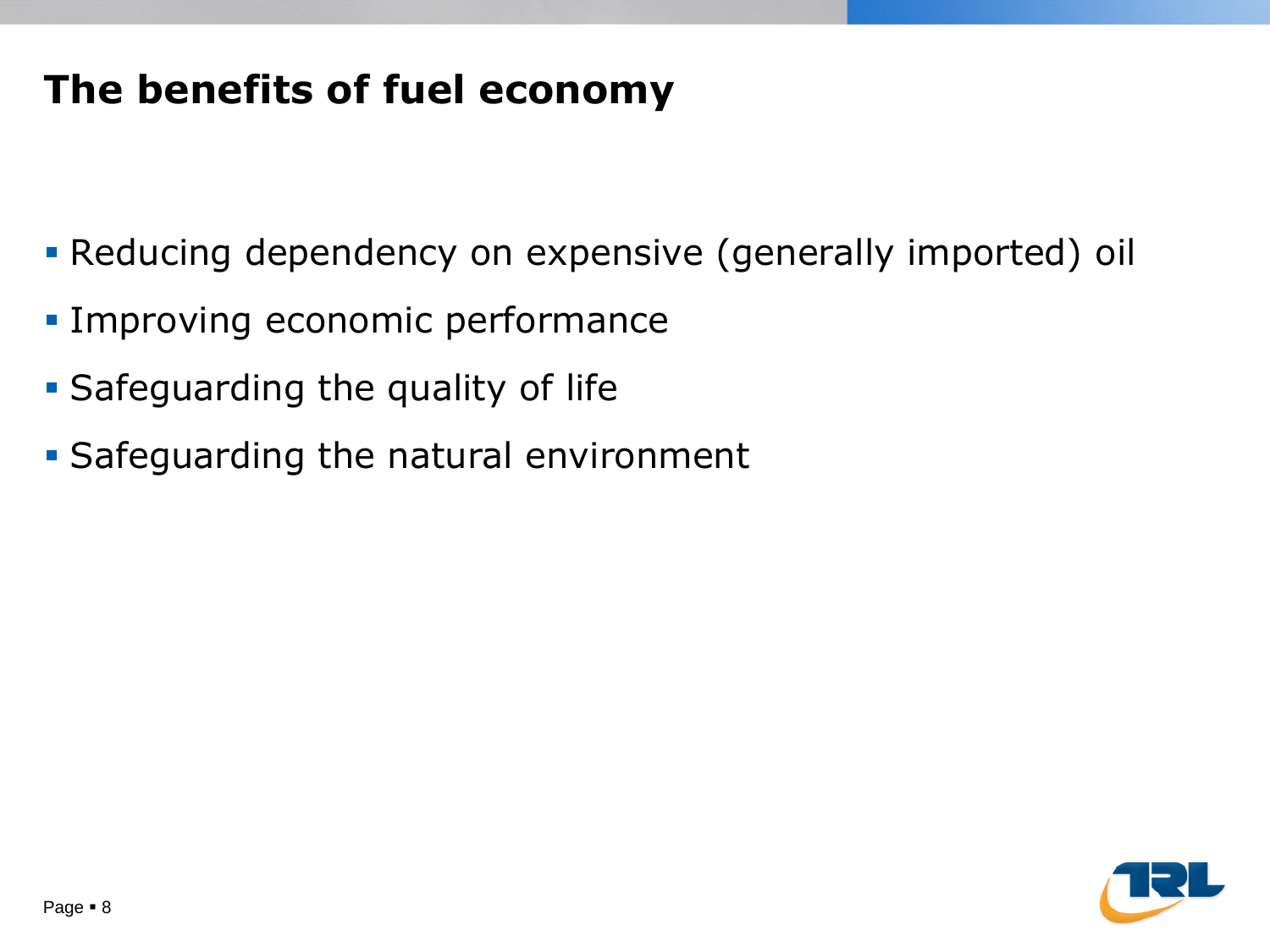



|                        | Introduction                                                   |
|------------------------|----------------------------------------------------------------|
| $\mathbf{2}$           | The benefits of fuel economy                                   |
| 3                      | Vehicle fuel economy measures                                  |
| $\vert\mathbf{A}\vert$ | International support                                          |
| 5                      | Ways to increase the likelihood of obtaining financial support |
|                        | Conclusions                                                    |

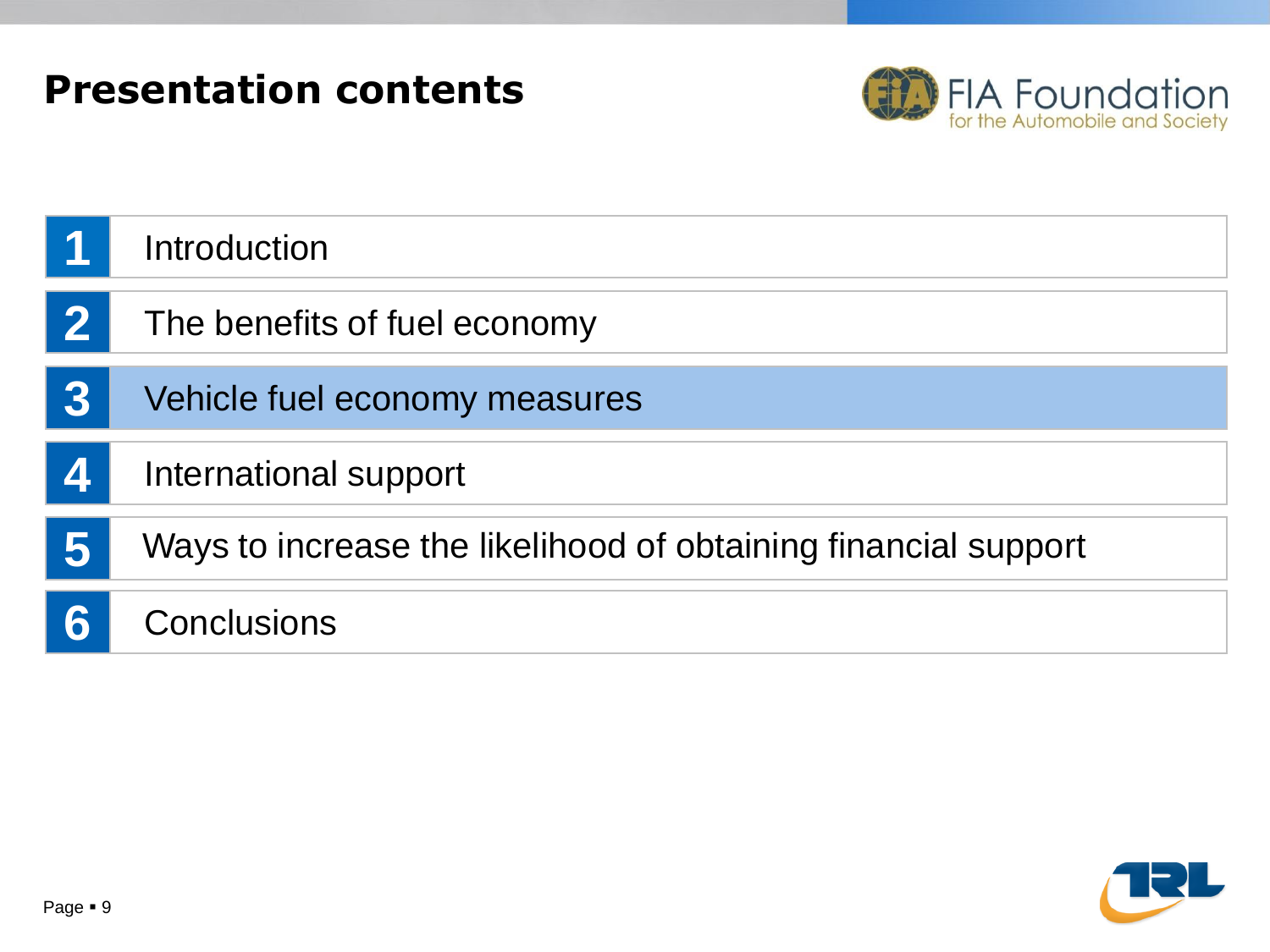## **Vehicle fuel economy improvements**

- **Maintenance and inspection policies**
- **Driver behaviour**
- **Fuel quality**
- **Emissions control technologies**
- **Advanced vehicles and fuel**
- **Future vehicles and fuell**

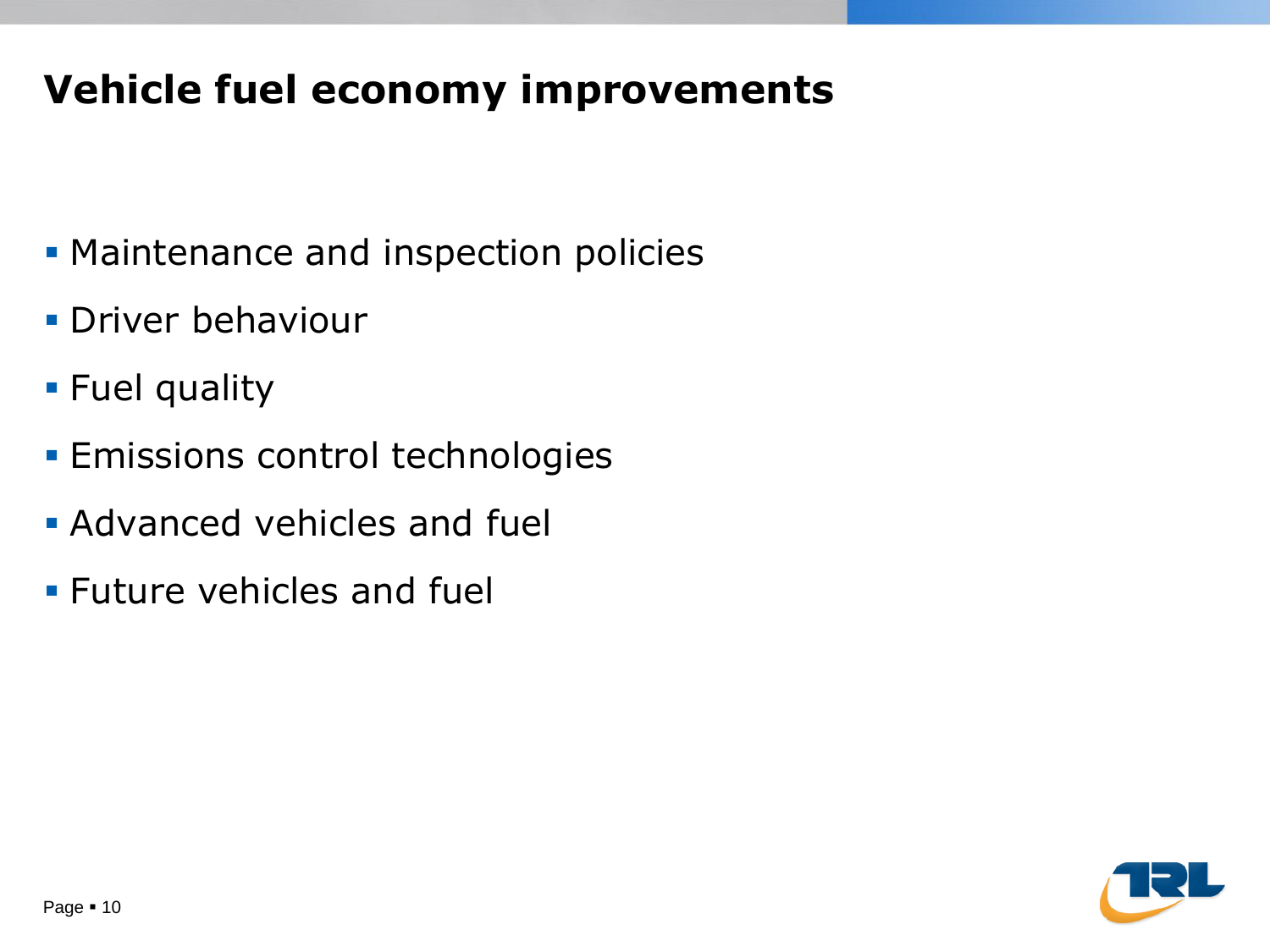## **Potential technological improvements**

| <b>Technology</b>        | <b>Description</b>                                         | <b>Improvements</b>                                         | <b>Comments</b>                                                                             |
|--------------------------|------------------------------------------------------------|-------------------------------------------------------------|---------------------------------------------------------------------------------------------|
| <b>Petrol Vehicles</b>   | Spark-ignition (SI)<br>internal combustion<br>engine       | On-going improvements in engine<br>and transmission systems | Significant improvements in SI<br>engines are possible: up to                               |
|                          |                                                            | Gasoline direct-injection                                   | 30% improvement in fuel<br>economy compared to existing                                     |
|                          |                                                            | Turbo SI engines                                            | vehicles.                                                                                   |
| <b>Diesel Vehicles</b>   | Compression-ignition (CI)<br>internal combustion<br>engine | Higher pressure fuel injection                              | Improvements in CI engines                                                                  |
|                          |                                                            | Improved management of thermal<br>and exhaust gases         | may be limited by challenges<br>meeting air quality emission<br>standards (particularly for |
|                          |                                                            | Homogeneous charge compression<br>ignition                  | particulates and NOx).                                                                      |
| Petrol-Hybrid            | Capturing the energy                                       | Use of more efficient electric                              | 50% improvement in fuel                                                                     |
| <b>Electric Vehicles</b> | dissipated in deceleration<br>and braking                  | motors                                                      | economy compared to existing                                                                |
| (HEV)                    |                                                            | Regenerative breaking                                       | petrol vehicles.                                                                            |
|                          |                                                            | Start/stop systems to eliminate<br>engine idling            | Vehicles now commercially<br>available.                                                     |
|                          |                                                            |                                                             | No changes to fuelling<br>infrastructure required.                                          |
| Other/Non-               | Measures to improve fuel                                   | Improvements in vehicle                                     | These are well established                                                                  |
| <b>Powertrain</b>        | efficiency                                                 | aerodynamics                                                | technologies that can improve                                                               |
| measures                 |                                                            | Improvements in vehicle tyre<br>rolling friction            | fuel efficiency by 10-20%.                                                                  |
|                          |                                                            | Vehicle weight reduction                                    |                                                                                             |

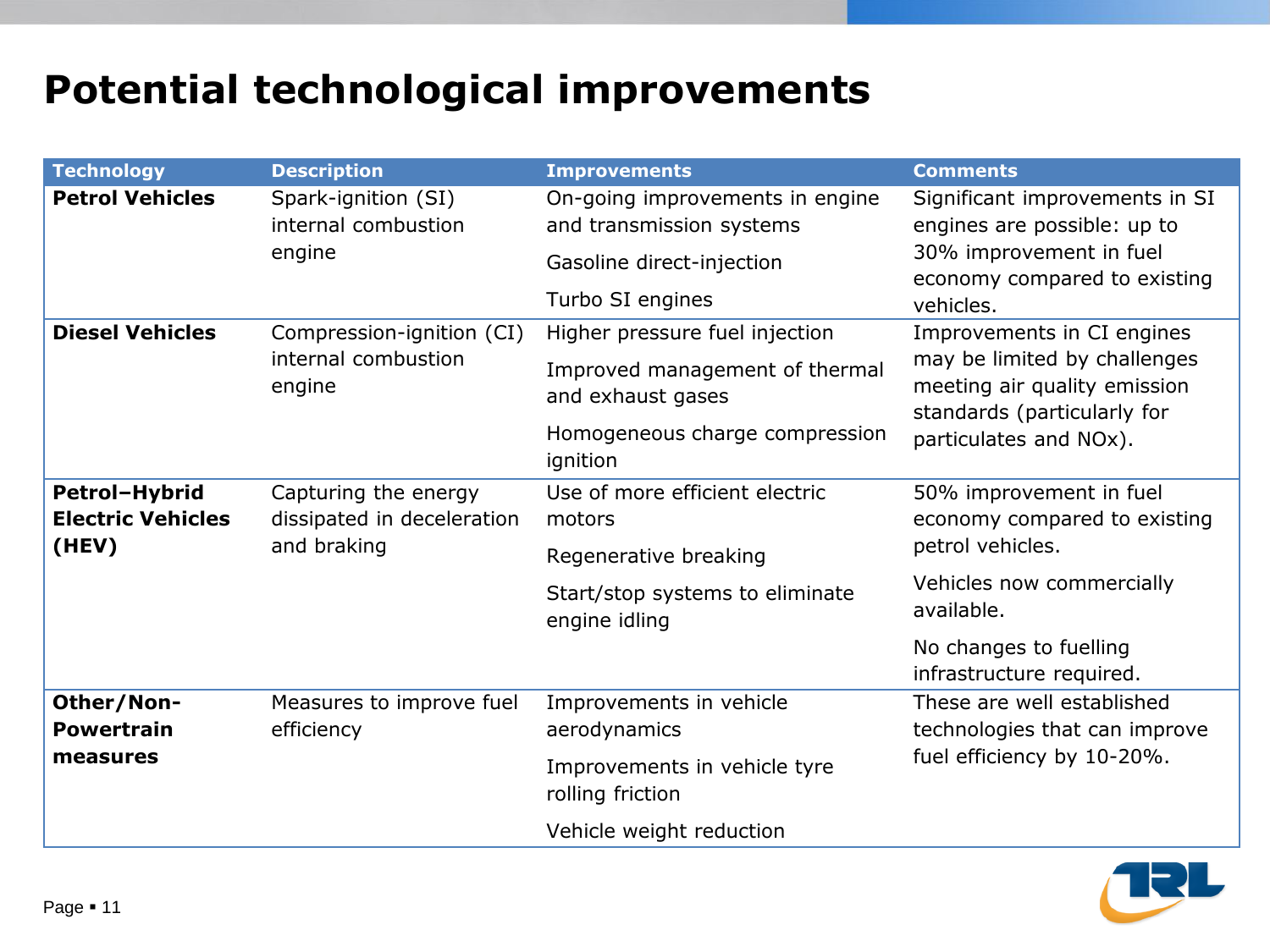## **List of policy measures**

| <u>Sur</u><br>ð                                                                                                                  | $\frac{9}{9}$<br><b>Lmprov</b> |        |   |
|----------------------------------------------------------------------------------------------------------------------------------|--------------------------------|--------|---|
| Type of policy<br>measure<br><b>Povel</b><br>ehicl                                                                               |                                | improv |   |
| National<br>Fuel taxes<br>X                                                                                                      | $\boldsymbol{\mathsf{X}}$      | X      |   |
| Vehicle taxes<br>National<br>$\mathbf{x}$                                                                                        |                                |        |   |
| Economic<br>$\boldsymbol{\mathsf{X}}$<br>Financial incentives to speed up fleet turnover<br>National                             | $\boldsymbol{\mathsf{X}}$      |        |   |
| Improvements in new vehicle fuel economy<br>National<br>X                                                                        |                                |        |   |
| Develop new fuels<br>National                                                                                                    | $\boldsymbol{\mathsf{x}}$      |        |   |
| Technolo<br>gical<br>Develop smart infrastructure<br>National/ Local                                                             |                                |        | X |
| Driver training to promote more fuel efficient driving practices<br>National/ Local/ Private                                     |                                | X      |   |
| Information<br>Marketing campaigns to promote the use of green vehicles<br>National/ Local/ Private<br>$\boldsymbol{\mathsf{X}}$ |                                |        |   |
| Improved purchaser information<br>National/ Private<br>X                                                                         |                                |        |   |
| The establishment of regional fuel economy frameworks<br>National/ Local<br>$\boldsymbol{\mathsf{x}}$                            | $\boldsymbol{\mathsf{X}}$      | X      | X |
| Fuel economy standards (regulatory standards and voluntary<br>National/ Local<br>$\mathbf x$<br>targets)                         |                                |        |   |
| Improve vehicle inspection and maintenance<br>National/ Local<br>X                                                               |                                |        |   |
| Regulatory<br>Better regulation of the import of used vehicles<br>National<br>$\mathbf{x}$                                       |                                |        |   |
| Regulatory incentives to speed fleet turnover<br>National<br>X                                                                   |                                |        |   |
| Testing new drivers in fuel efficient driving and awareness<br>National<br>campaigns                                             |                                | X      |   |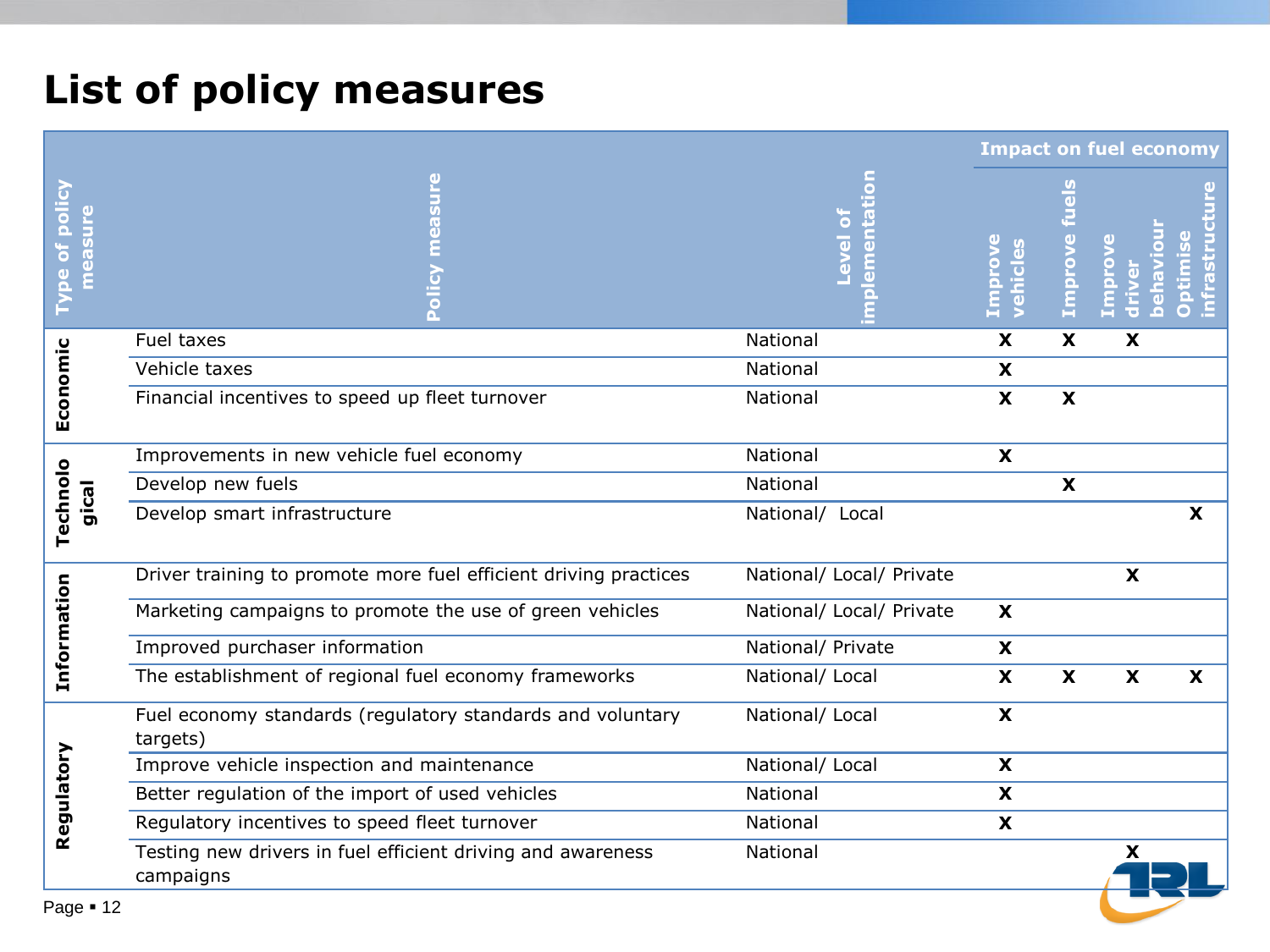### **Policy measures to support vehicle fuel economy**

- Design appropriate regulations, planning and information provision
- Set the right financial conditions and economic incentives
- **Ensure technology transfer and access**
- **Strengthen institutions and capacity**

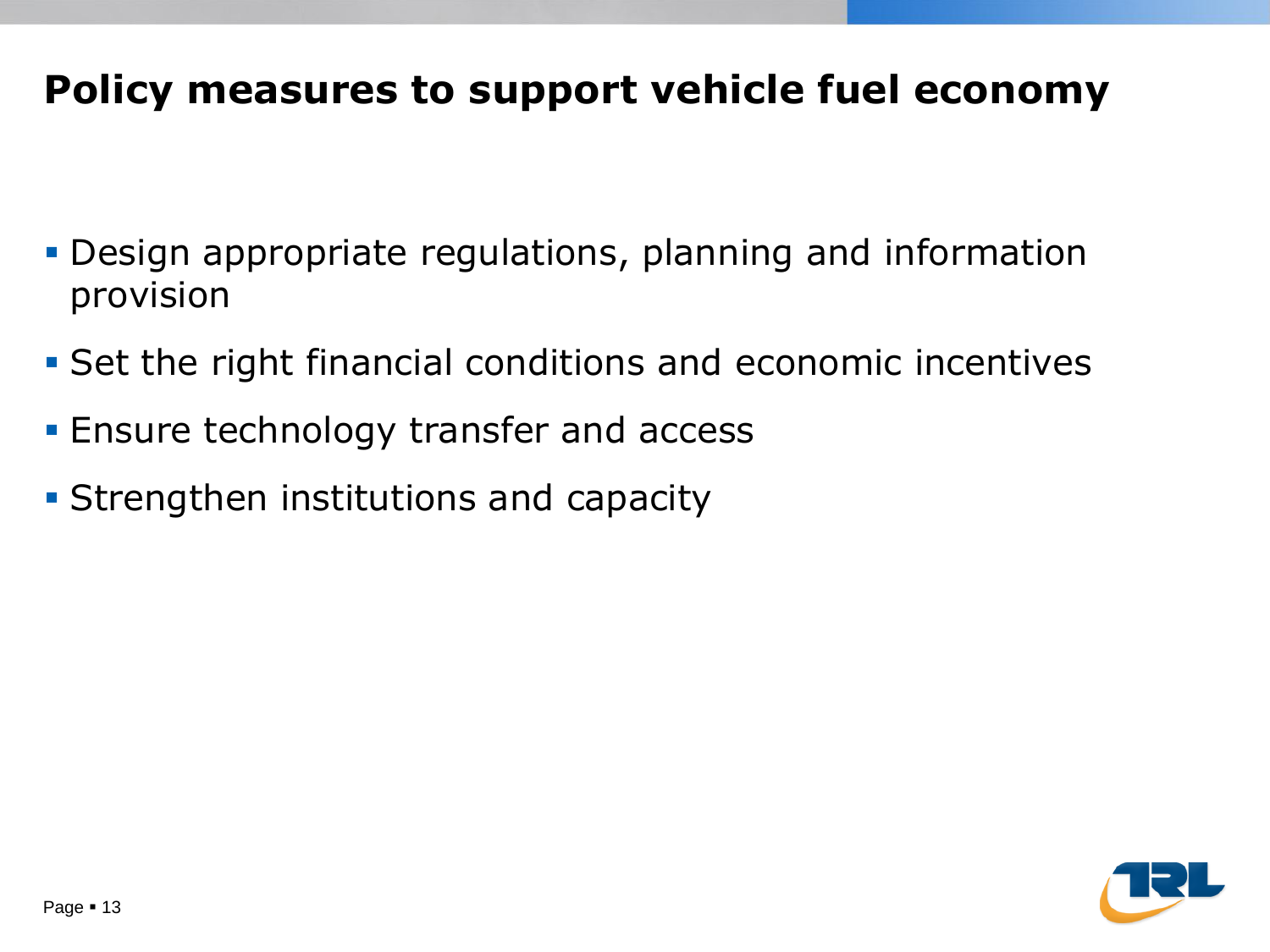



|   | Introduction                                                   |
|---|----------------------------------------------------------------|
|   | The benefits of fuel economy                                   |
| 3 | Vehicle fuel economy measures                                  |
| 4 | International support                                          |
| 5 | Ways to increase the likelihood of obtaining financial support |
| 6 | Conclusions                                                    |

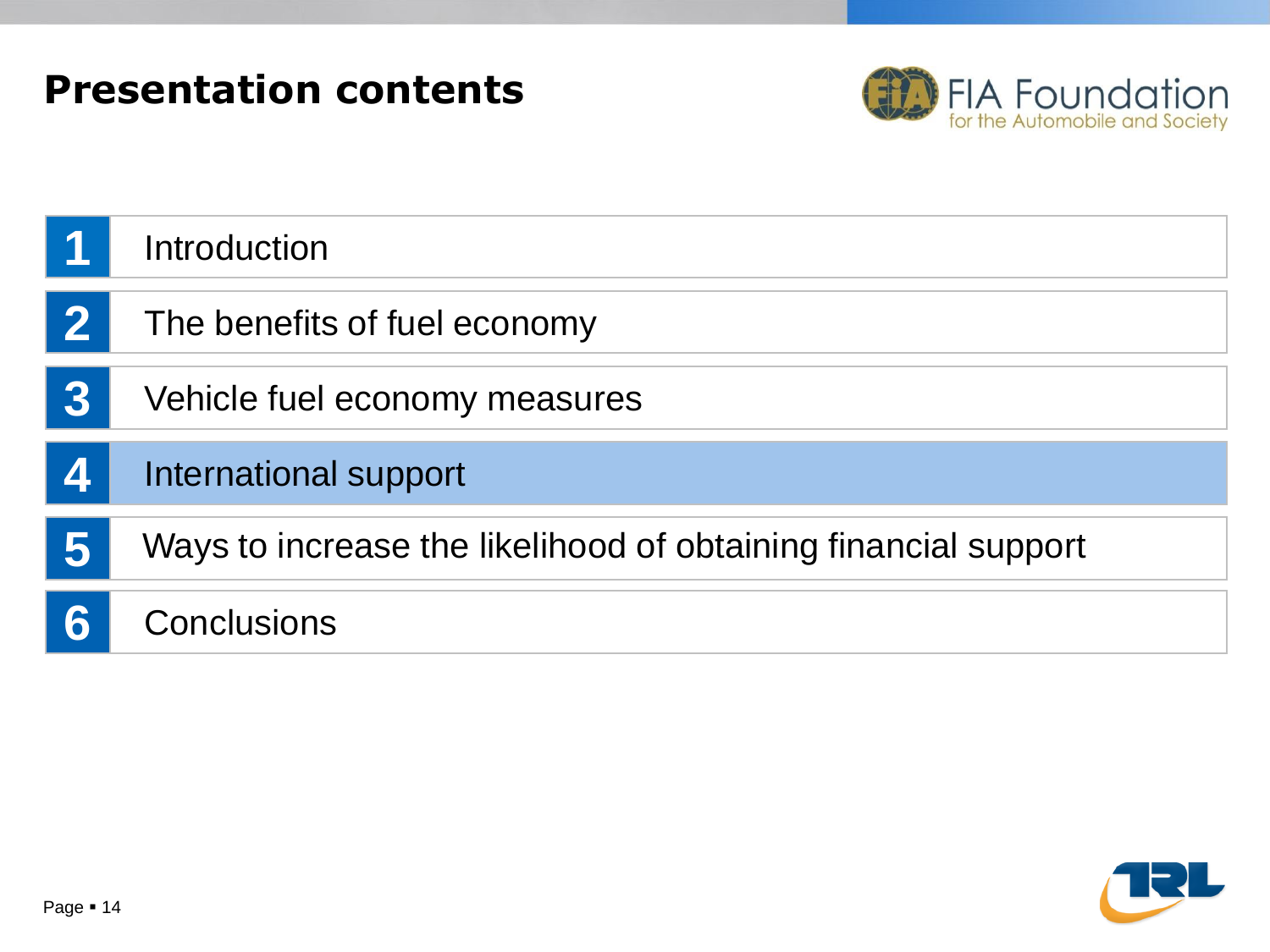## **Available support**

- Multilateral or bilateral
- **Public or private**
- **Tied or untied**
- **Financial or technical support**

But may need to demonstrate additionality and require cofinancing

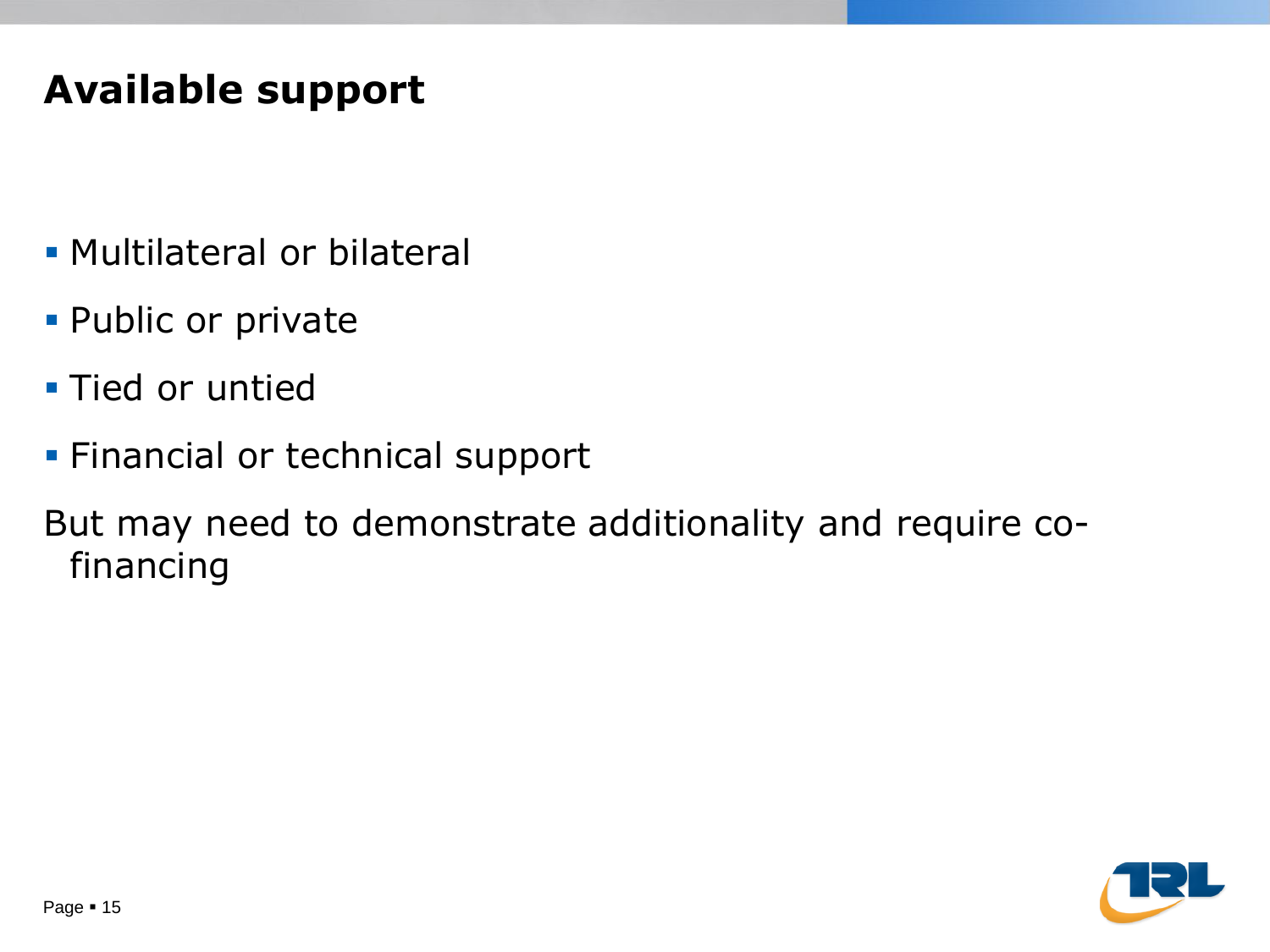## **Main sources of finance**



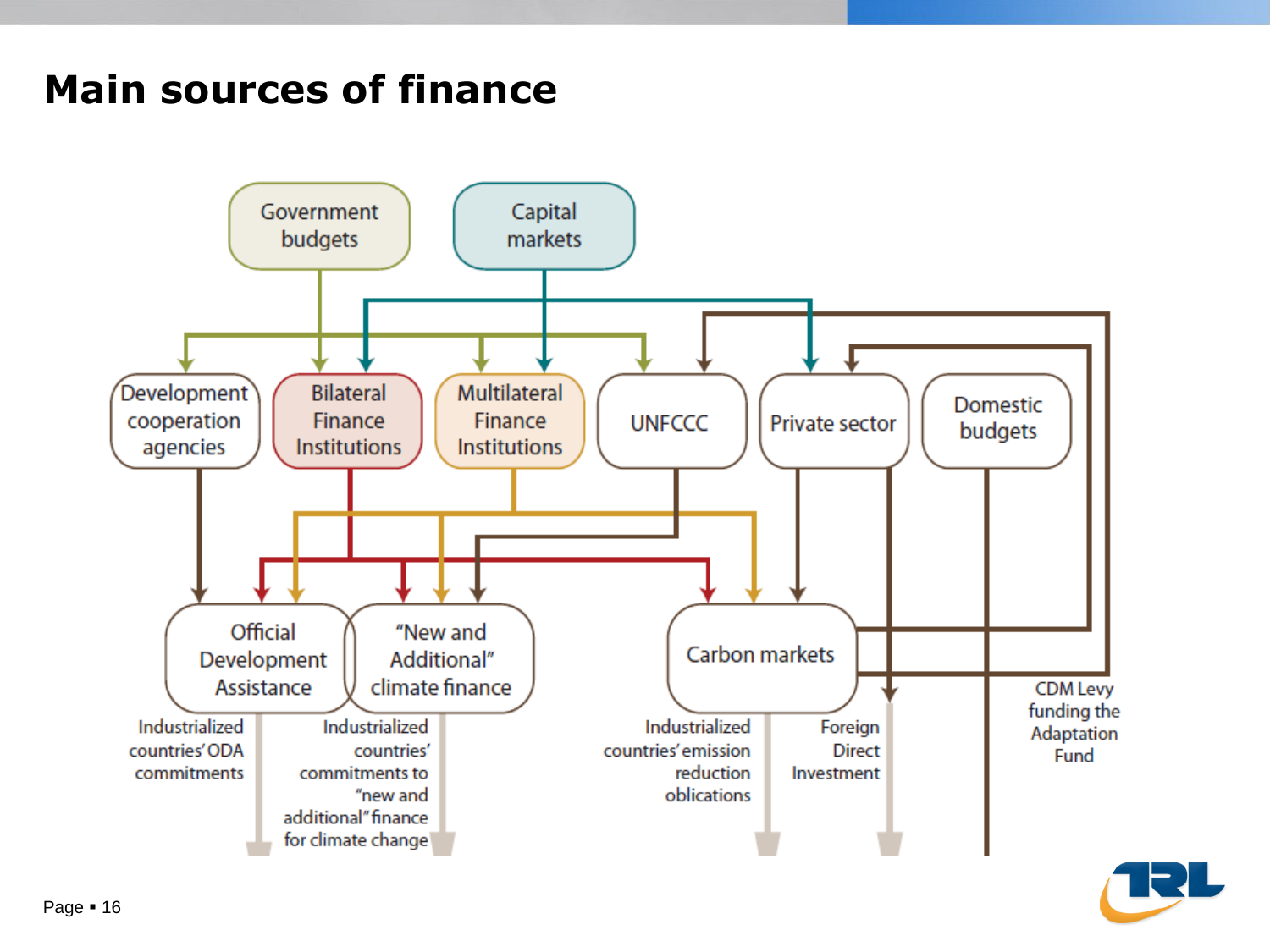



|          | Introduction                                                   |
|----------|----------------------------------------------------------------|
| $\bf{2}$ | The benefits of fuel economy                                   |
| 3        | Vehicle fuel economy measures                                  |
| 4        | International support                                          |
| 5        | Ways to increase the likelihood of obtaining financial support |
|          | <b>Conclusions</b>                                             |

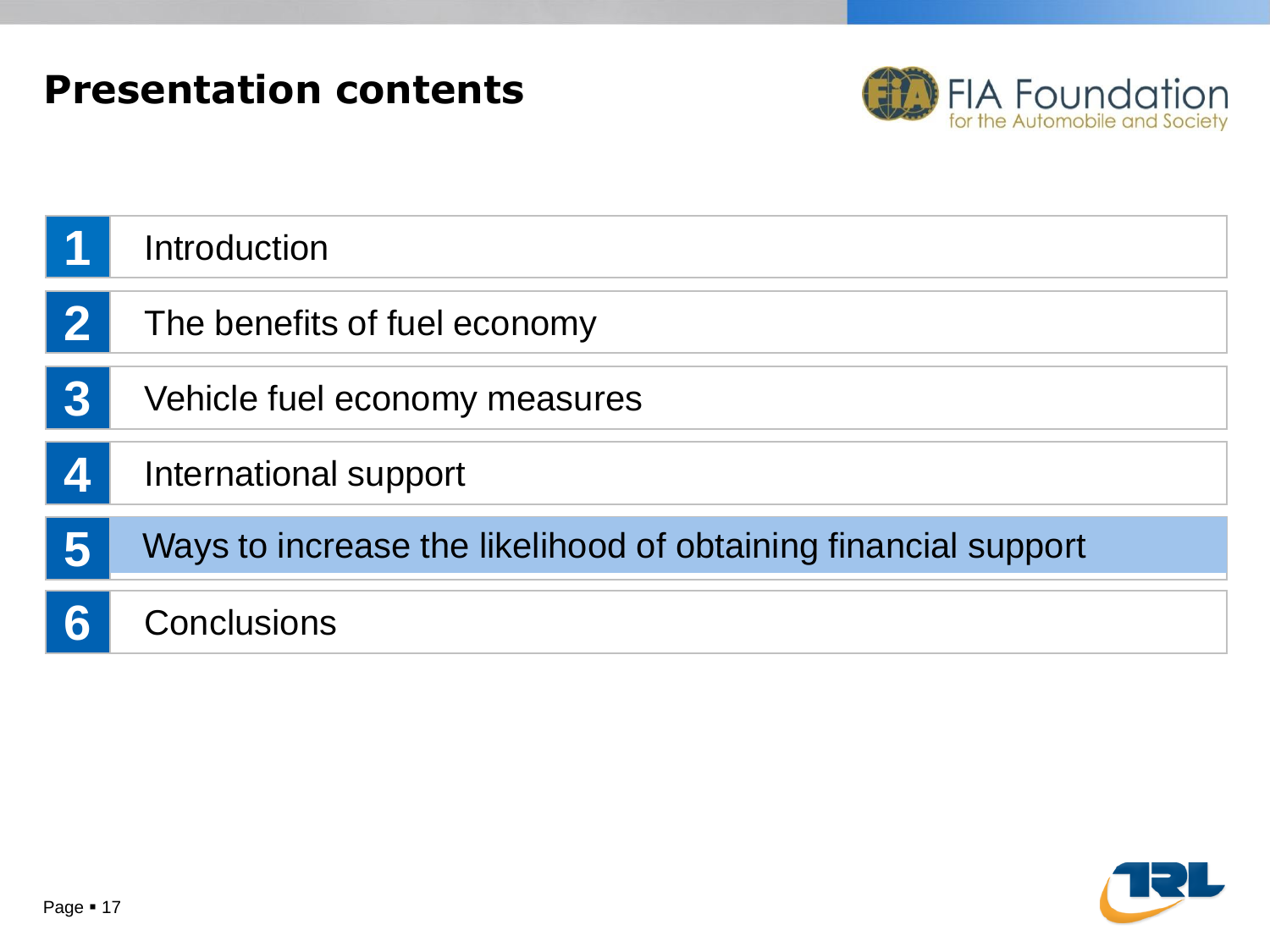## **Key success factors**

- **Increase domestic recognition of the need for vehicle fuel** economy
- **Have a supportive framework in place**
- **Develop a robust business case**
- **Initiate dialogue with financial institutions from an early stage**
- Be an informed client
- Collaborate with the private sector
- 'Package' vehicle fuel economy measures into a wider 'bundle' of measures
- **Follow the UNFCCC process**

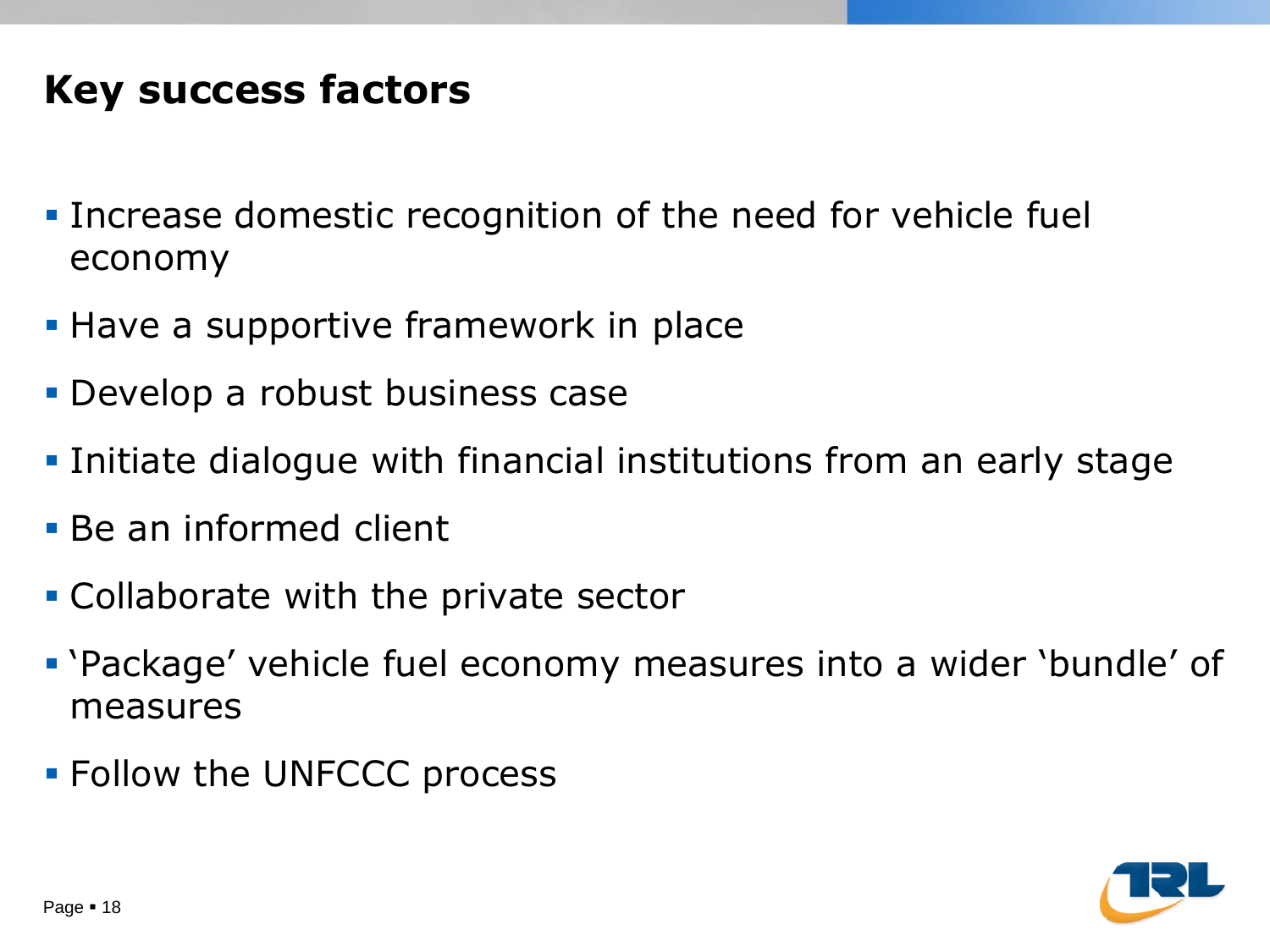



|                  | Introduction                                                   |
|------------------|----------------------------------------------------------------|
| 2                | The benefits of fuel economy                                   |
| $\overline{3}$   | Vehicle fuel economy measures                                  |
| $\blacktriangle$ | International support                                          |
| 5                | Ways to increase the likelihood of obtaining financial support |
| 6                | <b>Conclusions</b>                                             |

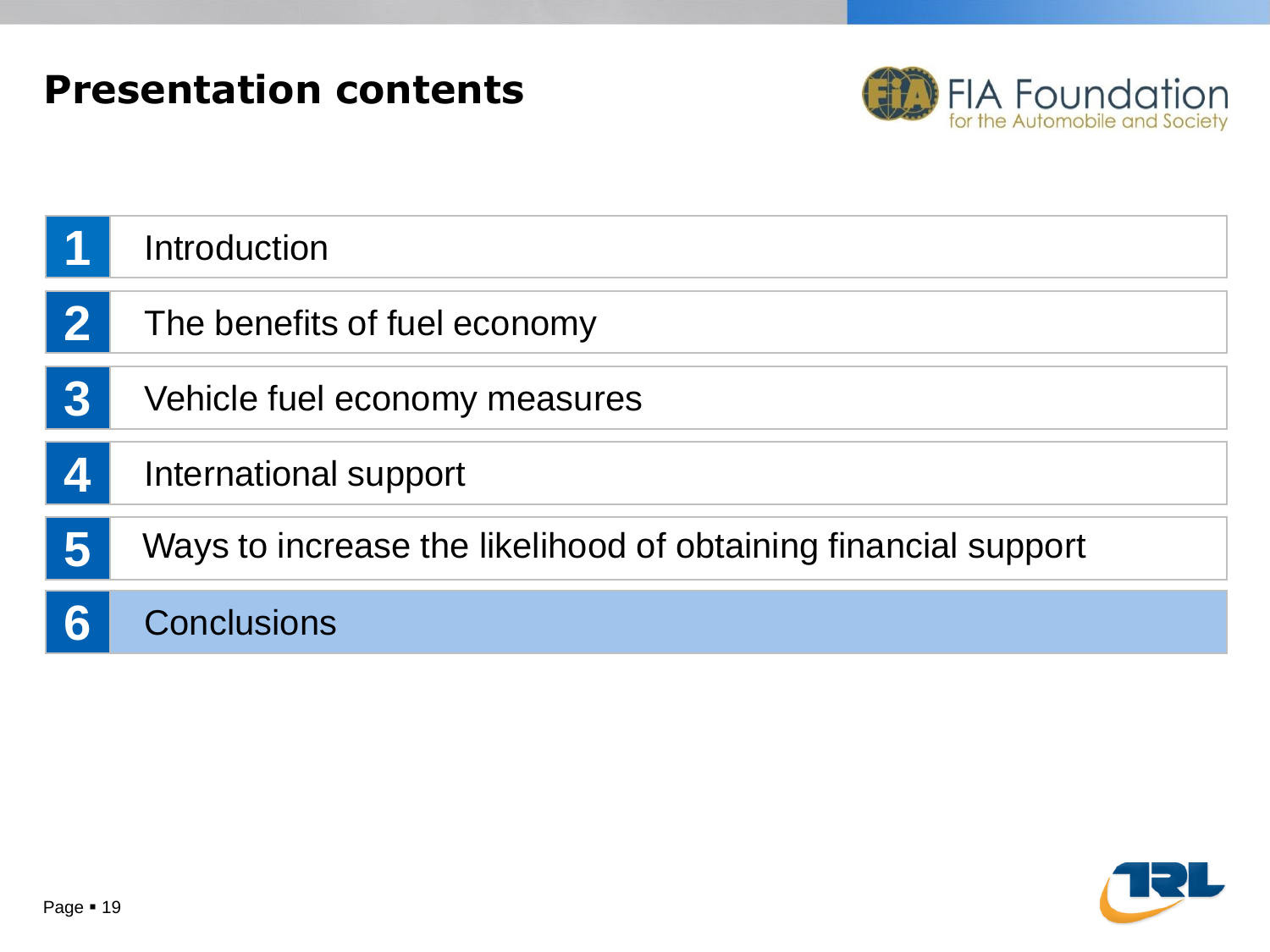### **Conclusions**

- **Demand for vehicle fuel economy measures is increasing**
- It can be challenging for developing countries to obtain finance to support them
- FIA Foundation/UNEP guide provides a practical and concise 'reference of first resort'
- Guide aims to increase awareness, and understanding, of the support that is available
- Level of available support is still not sufficient to meet demand
- Developing countries should demonstrate that they are engaged with the UNFCCC process and are proactively taking domestic actions to reduce their GHG emissions

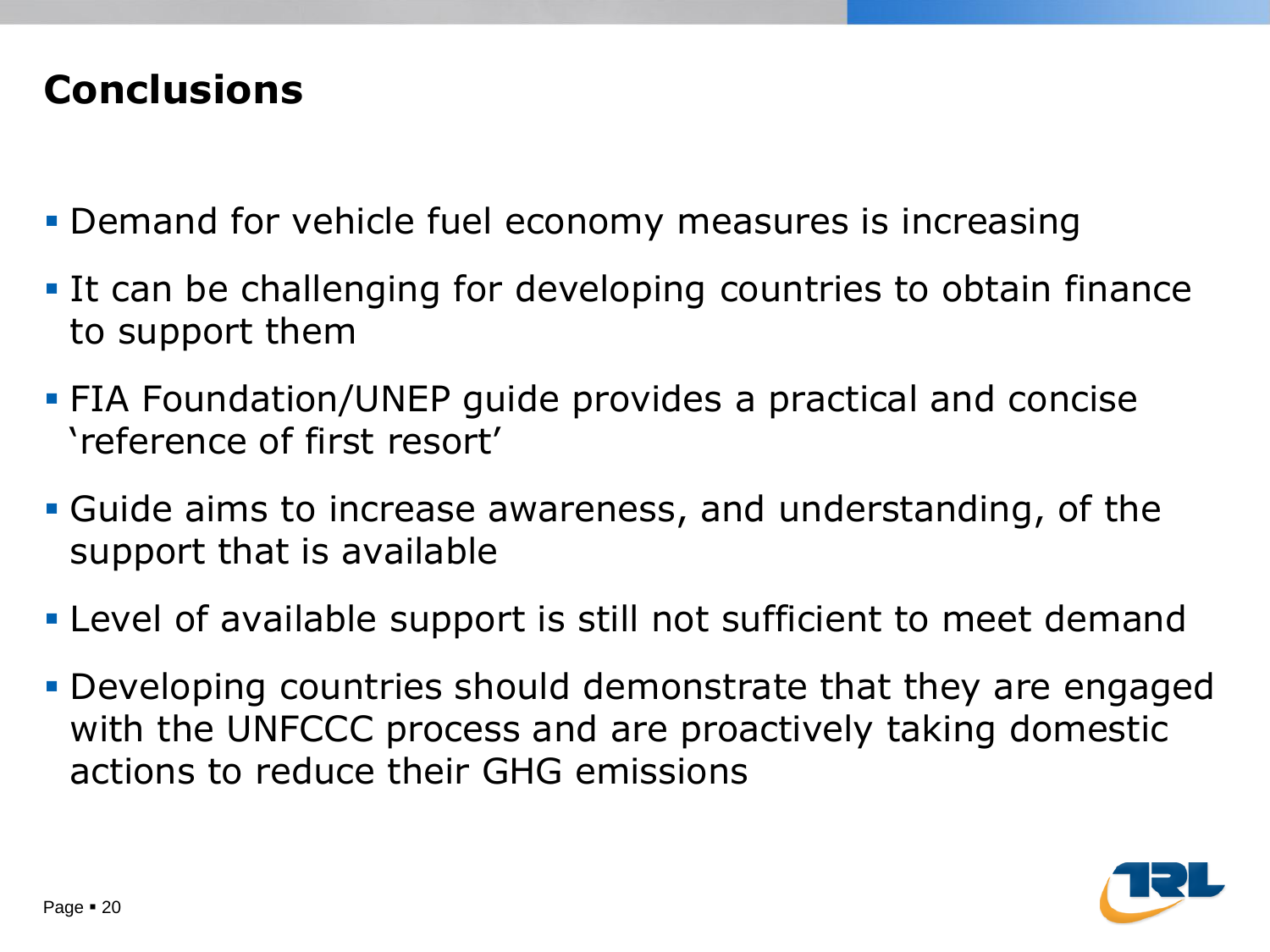#### **Future developments**

- Paper for Addis Ababa, Kampala and Nairobi as part of the GEF Sustrans project
- **Paper for the GEFI Networking event in Hong Kong on 3-4** December 2012
- **TRL happy to assist in developing proposals to secure funding**



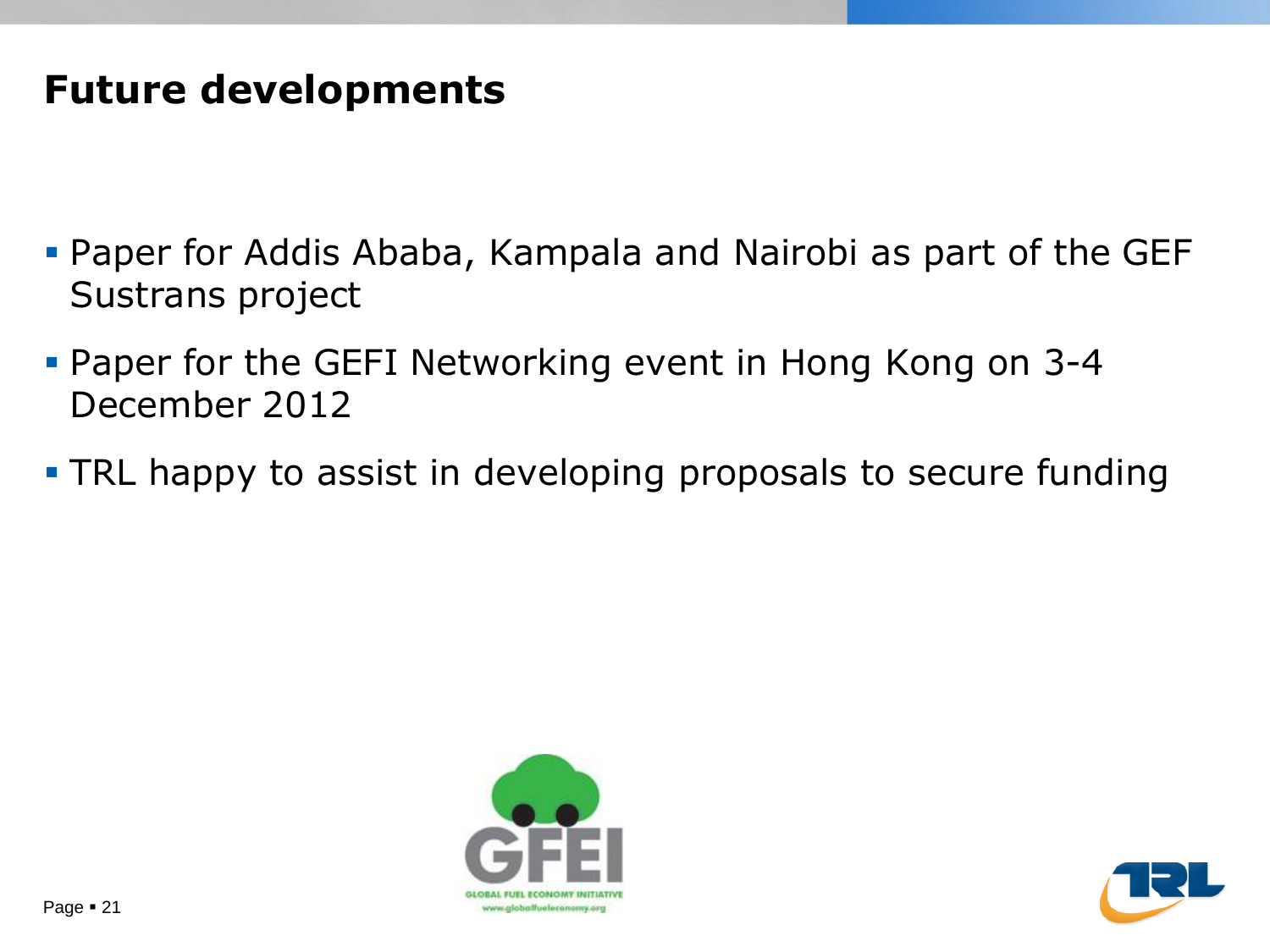



# **Do You Have Any Questions?**